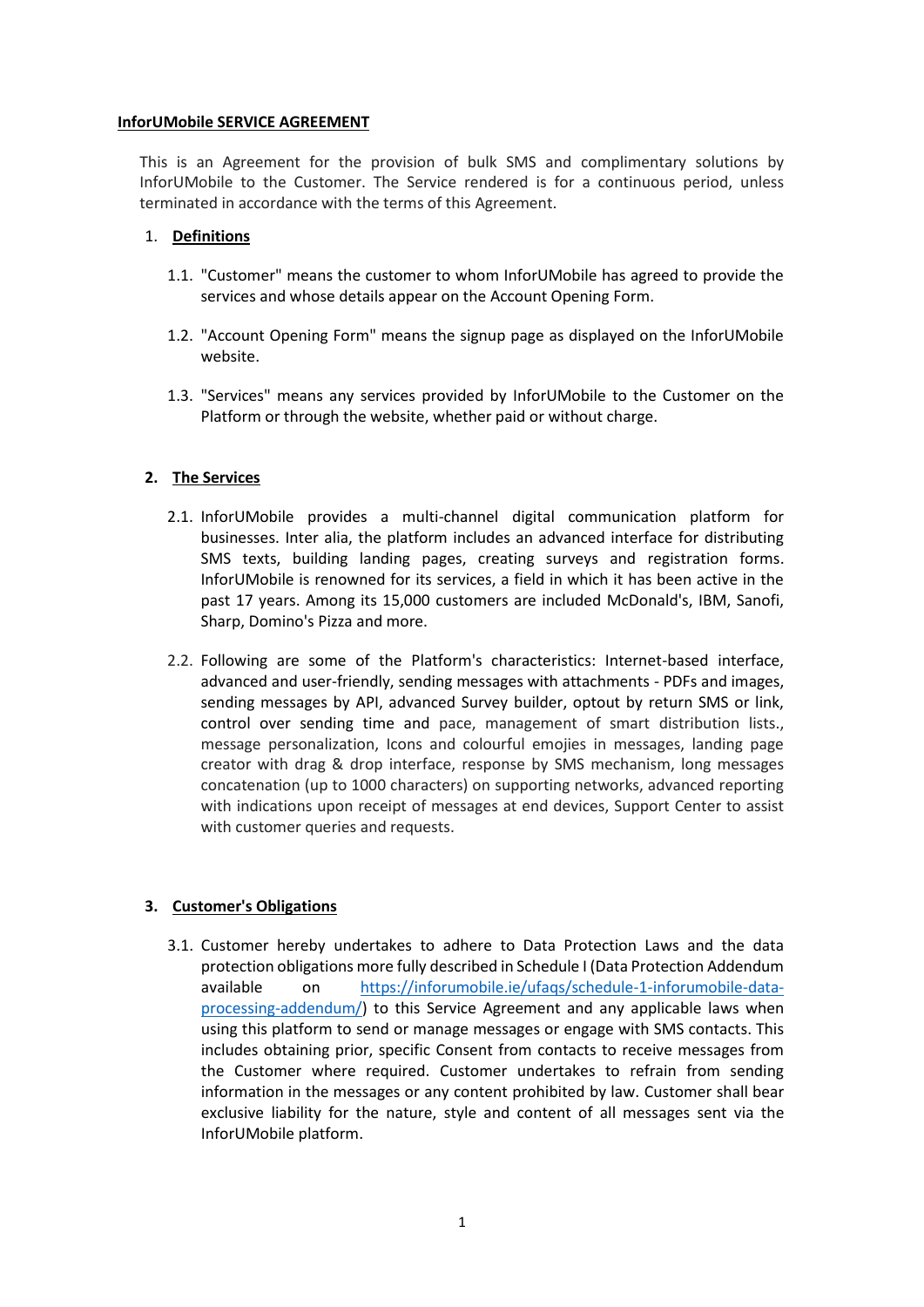- 3.2. InforUMobile shall not be held liable for messages sent through the platform by Customer. This includes, but is not limited to, messages which are (a) unsolicited; or (b) contain content that includes spyware, viruses, worms, trojan horses, adware or other malware, or exposes the recipient to such programs in an indirect way, in which case we reserve the right in our sole discretion to prevent the transmission of any such message for security purposes; or (c) contain content deemed illegal; or (d) are offensive, abusive, threatening, indecent, menacing, misleading or discriminatory, or otherwise are intended to cause distress or upset to the recipients; or (e) contain copyright works, trademarks or other intellectual property without the written permission of the rights holder. InforUMobile reserves the right to suspend or terminate the Services in case of any violation of this clause 2.2 upon written notice to you.
- 3.3. Customer shall be responsible for keeping account and connection credentials secure and private. InforUMobile shall not be liable for any indirect, incidental, special or consequential damages arising from any intrusion of Customer's account or the unauthorized use of Customer's credentials, including (without limitation) loss of profits, loss of revenue, or interrupted communications.
- 3.4. Customer will be solely responsible for any harm, damage or loss caused to InforUMobile and/or to the mobile operators and/or to the recipient and/or to a third party, due to an act and/or omission connected with the Service that is attributable to Customer, its agents, subcontractors, affiliates, or any third parties, including in connection with the information provided under the Service and/or due to any act conducted contrary to the provisions of any law and/or to the provisions of this Agreement. To dispel any doubt, it is hereby clarified that the Customer will bear liability for the correctness of the information, its reliability and credibility. The Customer is hereby informed that the mobile operators shall not bear any liability towards the Customer and/or the subscriber and/or any third party, who may be bound under Services subject of this Agreement.
- 3.5. Without prejudice to either Party's rights under Schedule I (Data Protection Addendum), Customer undertakes to indemnify InforUMobile and/or to compensate it, within 5 days following its demand, for any expense which InforUMobile may have been required to cover and/or for any damages caused to it and/or any loss including special, indirect, evidential or consequential damages resulting from matters related to the Customer and/or to its activities, including due to violation of the provisions of this Agreement; due to sending messages that are contradictory to the content rules; and/or due to violation of the provisions of the law; and/or due to any expense billed from InforUMobile by the mobile operators on matters pertaining to the Customer; and/or due to any demand or claim by a third party in connection with the Customer or his activity. Said indemnification and compensation shall include any expense, including attorney fees, court expenses, fines, etc. The obligation to indemnify and/or compensate will remain in force even after the Agreement has been terminated, even if the expense was demanded and/or the damage was caused and/or was detected after termination of the Agreement, provided that it pertains to the Customer and/or to the Customer's activity during the Agreement period.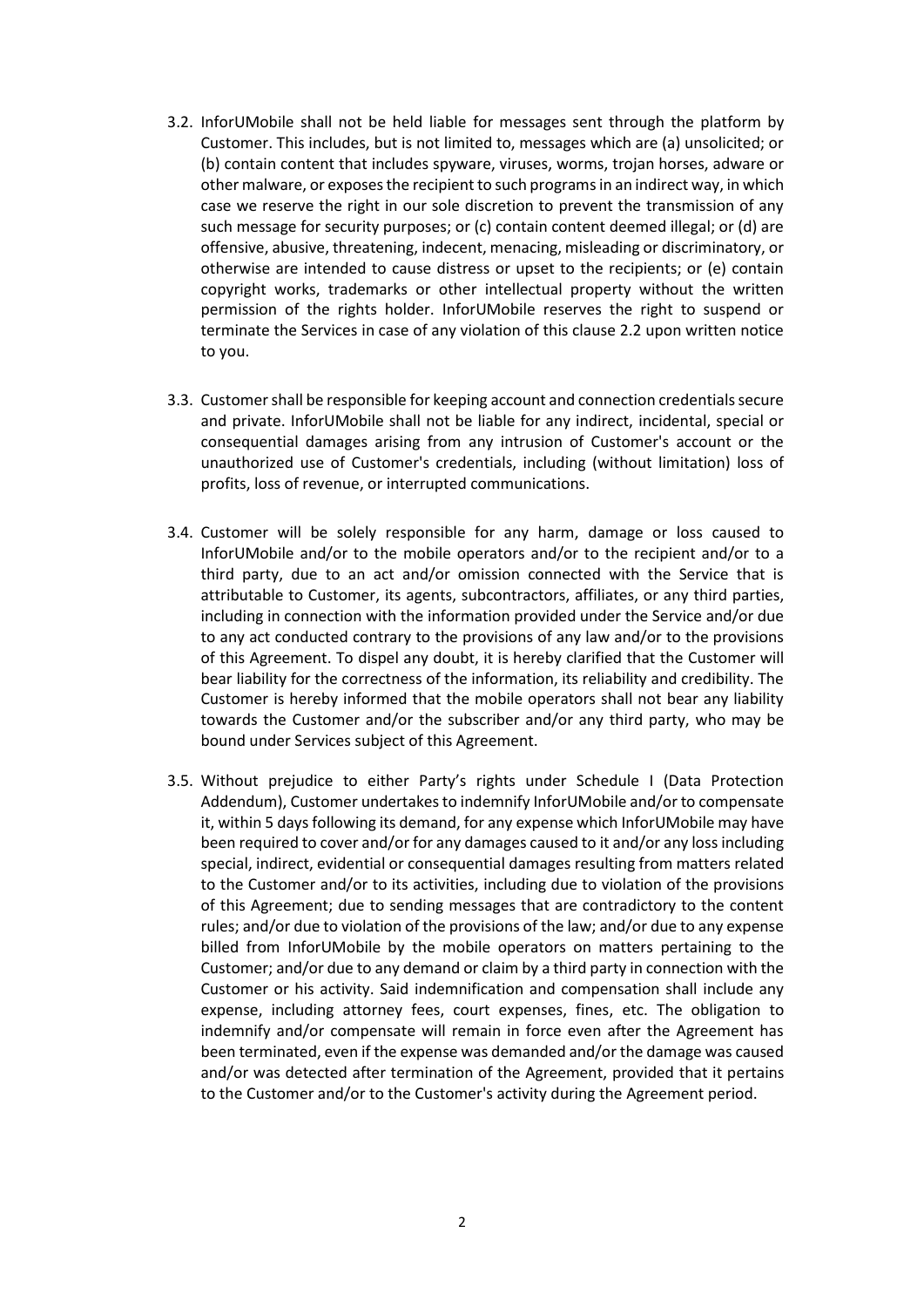#### **4. Message Length and Charges**

- 4.1. 160 Characters sent will be considered as one message credit as per the applicable GSM encoding protocol. Longer messages (over 160 characters) will be automatically split and concatenated by InforUMobile. Each resulting part shall be charged as a separate message credit, the billing unit of which will be 157 characters (including the first message segment).
- 4.2. It is hereby clarified and agreed that all messages sent through the Platform are subject to payment, including if not received on the target device.
- 4.3. All charges are payable in advance and Customer cannot use the Services until Customer's payment has been received.

## **5. Quality of Service**

- 5.1. Customer is hereby informed that the quality of Service depends on factors which are not under InforUMobile's control, *inter alia,* on it depends on mobile operators, the quality and nature of communication and mobile coverage, quality of end equipment, other services to which and/or from which the Service is conducted, and/or which provide their services on the network, failures of the electricity network, failures of computerized equipment, etc.
- 5.2. The mobile operators and/or InforUMobile and/or its owners and/or its managers and/or its employees and/or anyone on their behalf shall not be liable for any loss and/or expense and/or damage, including special, indirect, evidential or consequential damages which may be caused to the Customer and/or anyone on his behalf and/or to the recipient, whatever their cause may be, including as a result of supply or non supply of the Service, its limitation, suspension or disconnection, or its quality, and/or in connection to sending the SMS messages, their timing, contents and results and/or termination of the Service under the provisions of this Agreement. InforUMobile's liability under the provisions of this Agreement is limited to direct damages only, caused to the Customer only, as a result of violation of the provisions of this Agreement by InforUMobile and in any event the compensation amount due to damages under InforUMobile's liability shall be limited to the average monthly fee paid by the Customer to InforUMobile for Services received under this Agreement. This provision is without prejudice to each Party's obligations under the Data Protection Addendum or Data Protection Law (as defined in the Data Protection Addendum).
- 5.3. It is hereby agreed that in the event that an SMS message fails to reach its destination, including due to any cause mentioned in this clause, the Customer will not be notified of this fact and moreover non arrival of an SMS message at its destination and/or any distortion in the contents of the message, for any reason, will not exempt the Customer from payment for said message.

#### **6. Contract Period and Termination of Service**

6.1. InforUMobile is entitled to terminate the Agreement at any given time by issuing a 10 day advance notice to the Customer, in writing. The Agreement will remain valid as long as no notice has been received as to its termination. In the event of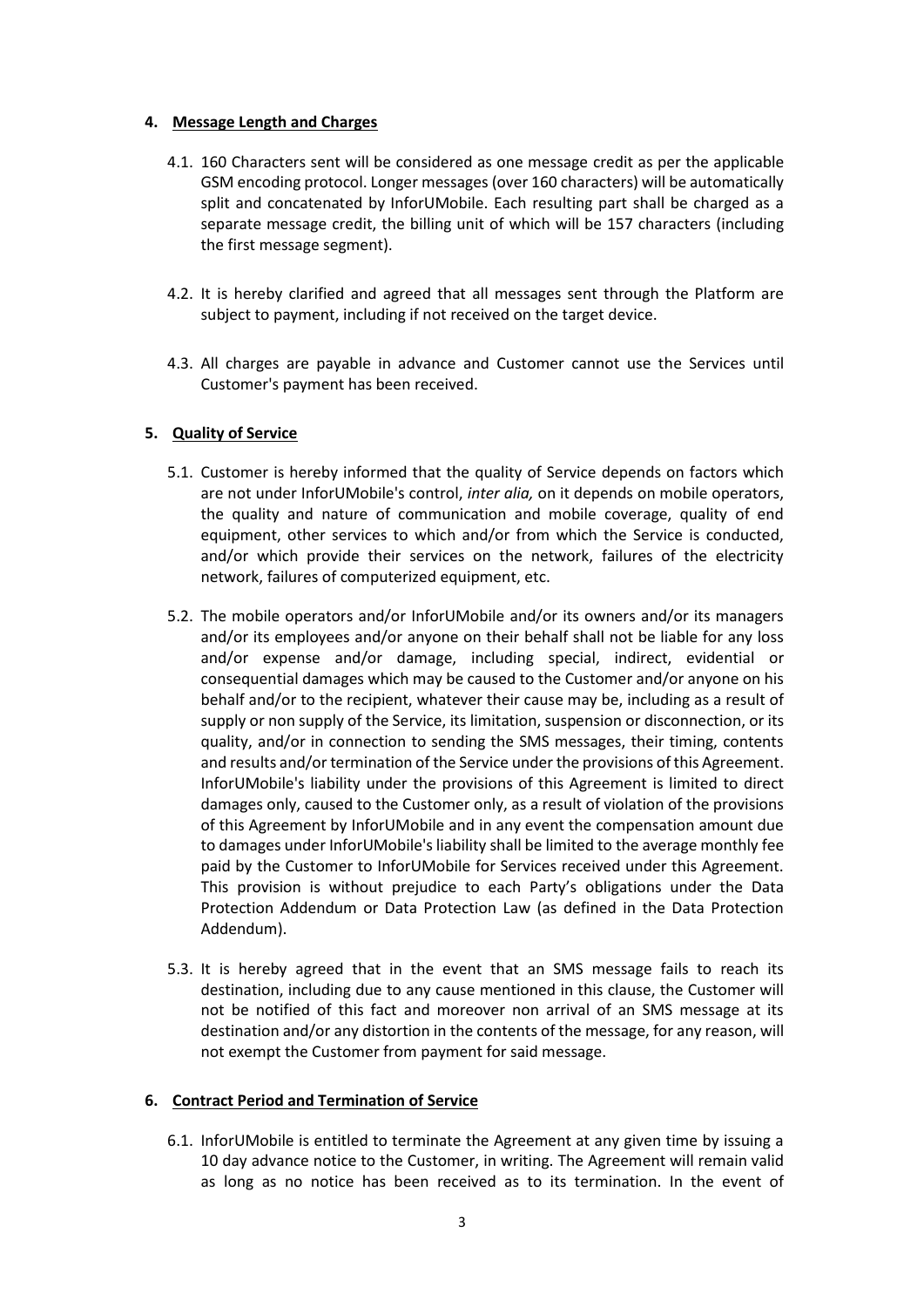termination of the InforUMobile Service, the Customer will be compensated for the relative part of the payment on messages not sent.

6.2. InforUMobile is entitled to disconnect and/or stop the Service to the Customer at any given time, upon demand by the mobile operators and/or in response to a court order and/or if required to do so by an authorized authority and/or under the provisions of the law and/or in the event that the Customer violates his obligations under this Agreement. InforUMobile shall not bear any liability for disconnection or termination of Service according to this clause and such disconnection or termination of Service shall not free the Customer from any of his obligations under this Agreement.

#### **7. General Provisions**

- 7.1. . The payment to cover the cost of messages is calculated by 160 character units. For instance: a 180 character message will be priced as 2 messages and a credit of 2 messages will be deducted from the total number of messages purchased by the Customer.
- 7.2. When sending messages exceeding the one-message unit defined by the mobile operators, billing shall be calculated according to the number of units actually sent, as appearing on InforUMobile's Platform message sending reports.
- 7.3. In the event of an imbalance between message statistics recorded by Customer and messages statistics recorded by InforUMobile, Customer shall notify InforUMobile within 7 days of the date that the imbalance refers to. InforUMobile shall investigate the reported imbalance and shall notify Customer as to whether an adjustment to Customer's balance is necessary. InforUMobile reserves the right to decline to investigate a message statistics imbalance reported after 7 days of the date that the imbalance refers to.
- 7.4. This Agreement and it alone, as updated from time to time, determines the terms and provisions applicable to Customer service provision; it revokes any Agreement, presentation or undertaking made, if at all, prior to its signing. Any change or addition to this Agreement shall be made in writing. Any postponement, extension, extenuation and/or delay in using the rights granted to InforUMobile under this Agreement and/or the law, shall not be perceived as a waiver on InforUMobile's part, unless explicitly provided in writing.
- 7.5. Any Records retained by InforUMobile and/or by the mobile operators, whether in writing, by machine, computer or any other device (including documentation of phone conversations between InforUMobile and the Customer), will serve as prima facie evidence to their contents.
- 7.6. Any Service rendered to the customer under this Agreement is personal and non transferable to another party, all or part thereof, whether in exchange for payment or otherwise, whether directly or indirectly.
- 7.7. For all purposes of the Agreement each Party shall be and act as an independent contractor and not as an employee, employer, partner, joint venture or agent of the other and shall not bind nor attempt to bind the other to any contract, liability or obligation of any kind.